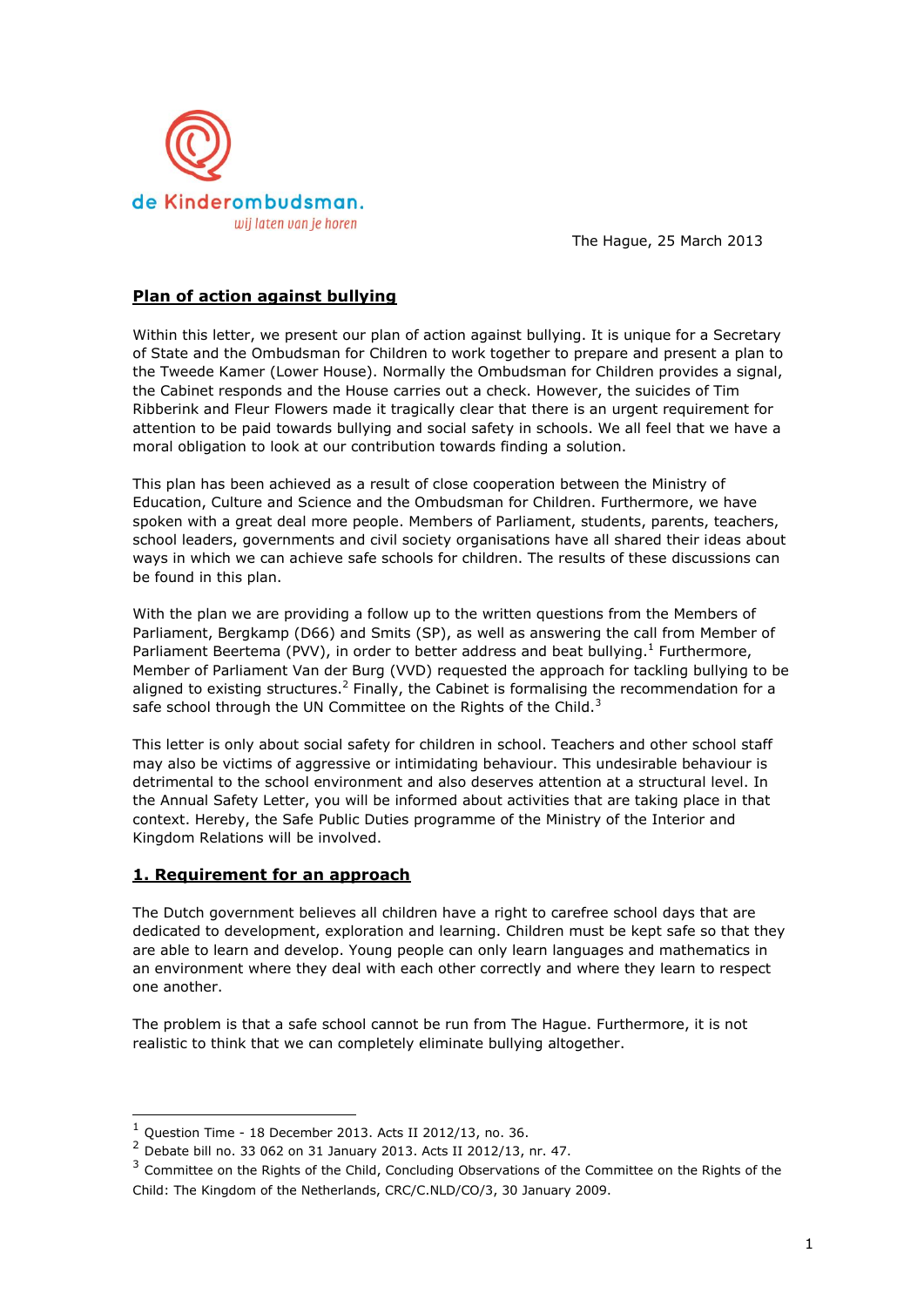However, that does not absolve us from the responsibility to do whatever is in our power to prevent bullying as much as possible. We all have a duty to ensure that children and young people do not stand alone. This obligation applies to parents, peers, teachers, school leaders, community organisations, the Ombudsman for Children, Members of Parliament and the Cabinet.

This plan of action is therefore intended to help them to meet their responsibilities. We have chosen to take a generic approach to bullying because we believe that if we develop steps that really work, and promote them in a socially safe school environment, every child will be able to act freely and learn in a safe environment. This means that a generic approach must be sensitive to certain vulnerable groups, such as young people with disabilities, particular cultural or religious backgrounds, or LGBT youth (lesbian girls, gay boys, bisexuals and transgenders). This plan focuses on primary and secondary education where bullying should form a part of the social safety policy.

## **2. Why bullying is difficult to control**

ł

We all know what bullying is. It is a form of aggressive behaviour, whereby a relatively powerless person is attacked, humiliated or excluded by one or more individuals. Bullying has three characteristics: it is intentional, it is repeatedly carried out over a long period of time, and there is a power difference between the perpetrator and the victim. Bullying takes place in groups and often no clear distinction can be made between the bully and the bullied; moreover, these roles can easily be reversed. Bullying can take place on-line and off-line.

What is not so clear is how we can reduce bullying. We talked to many experts during the build up of this plan of action, including parents, students and other persons concerned, about the things that can hinder an effective approach to bullying in schools. The main hindrances can be found below.

*There is insufficient insight of bullying.* Every two years, the Ministry of Education, Culture and Science perform a safety check at primary and secondary education schools.<sup>4</sup> Within this check, various aspects of anti-social behaviour can be accurately identified and measured. The current check does not provide a good insight into the problem of bullying. The monitoring of the social climate in school classes is sometimes inadequate.

**Bullying remains under the radar.** Bullying often remains unseen by fellow students, parents and teachers. Children and young people who are bullied are silent about it. Children do not feel safe enough to talk about it. They dare not inform the teacher because they are afraid of being seen as pathetic or a snitch. Also, children who bully do not admit to it, or do not understand the full effects of their own behaviour.

*Bullying is a taboo.* Signs of bullying will sometimes be explained away as teasing. Recognising bullying is difficult for all persons concerned. No parent wants their child to be bullied or to be a bully. Nobody seems to want to be open about bullying. Headmasters, school leaders and teachers do not want the school to be known as a school with a bullying problem. Therefore, the signals are not always handled in the best way.

*Parents and students sometimes do not know where to turn.* Parents and students are often not sure where they can go in the event of bullying. The teacher and the head teacher are the first point of contact. The next step is not always known to the school leadership. And when a complaint does not lead to a solution, parents feel the problem is being passed from person to person.

<sup>&</sup>lt;sup>4</sup> Check of social safety in and around schools (Primary education from 2010 - 2012, Secondary education from 2006 - 2012), Tweede Kamer (Lower House), 2012-2013, 29 240, no. 50.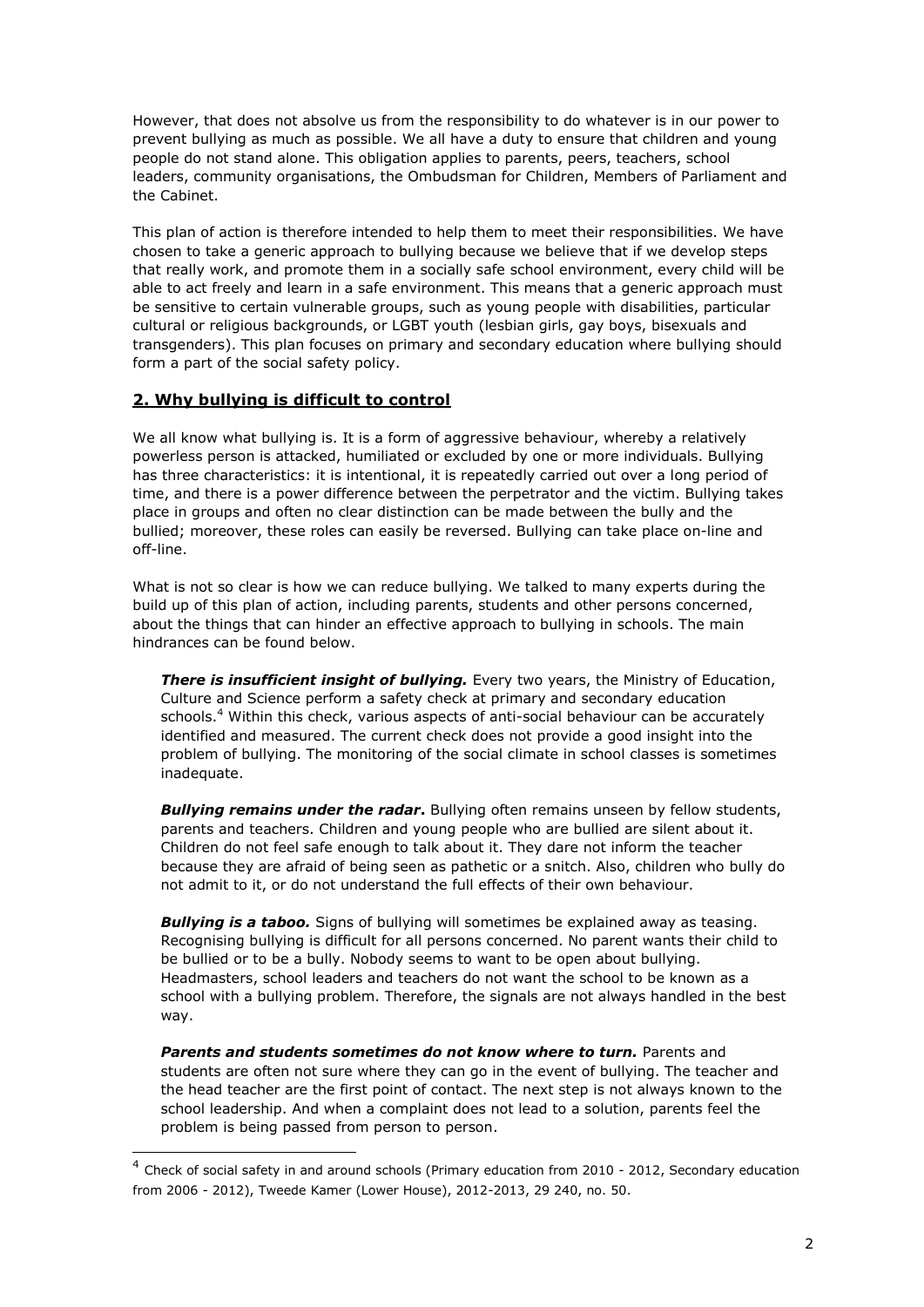*Teachers are not always able to effectively detect bullying and act.* Teachers say that they do not always have a clear view of the group dynamics in the classroom. In secondary education, it is also difficult for teachers to get to grips with inappropriate behaviour. After all, children often move from teacher to teacher, even though they stay in the same group. However, it is also true that teachers in primary education fail in many cases to detect, prevent or tackle intimidating behaviour in pupils.

*There is a proliferation of anti-bullving programs.* There are many programs and agencies that are focused on the prevention of bullying and the promotion of school safety. Not all methods are effective, and some may even be counter-productive. Schools often find themselves reinventing the wheel. In secondary education, there does not appear to be a proven approach that is available. The systematic implementation of programs is also missing.

*Limited role of the inspectorate.* The Education inspectorate (hereinafter: inspectorate) investigates whether schools have a safety policy. However, the level of safety is not sufficiently investigated. The inspectorate has few points of entry to identify socially unsafe situations in schools and to encourage schools to improve. During the school visits made by the inspectorate, bullying problems rarely come to the surface. In addition, not all signals concerning socially undesirable behaviour reach the inspectorate.

With this plan of action, we want to provide an appropriate response to solve these hindrances. In developing the solutions it was shown that they fall into three categories. We have therefore chosen to develop the plan along the lines of these three categories: standardisation and awareness, supporting medium and the formal framework. Of course, we are aware that addressing bullying involves human actions, and that not every incident can be prevented, but we can make a lot of progress by taking a number of definite actions. In the next section we develop the various actions that can be taken.

## **3. Plan of action**

Our plan has the following three categories:

*Standardisation and awareness.* It must be made clear to everyone inside and outside education that bullying by and against children is unacceptable. We will disseminate the standard ourselves, but we also expect schools and parents to actively play their role. *Providing parents, students, teachers and schools with the supporting medium they require.* With the emergence of hindrances, it is obvious that the position of parents and teachers need to be strengthened when it comes to raising the issue of bullying and addressing it.

*Formal framework.* The freedom to address the issue of bullying and to provide the inspectorate with more opportunities to monitor and enforce.

Obviously, the Cabinet sets the total package of ongoing measures against bullying. An overview of these can be found in the appendix. This letter simply contains the information about the new measures.

## *I. Standards and awareness*

It is crucial that countering bullying becomes an issue for all of us. The recognition that bullying exists in schools and that we a have a joint responsibility to do something about it is a necessary first step in addressing bullying. It must be made clear that bullying is unacceptable in any situation. If this standard is violated, there must be a follow-up response that makes it clear that harassing conduct, or behaviour that excludes others, will not be tolerated.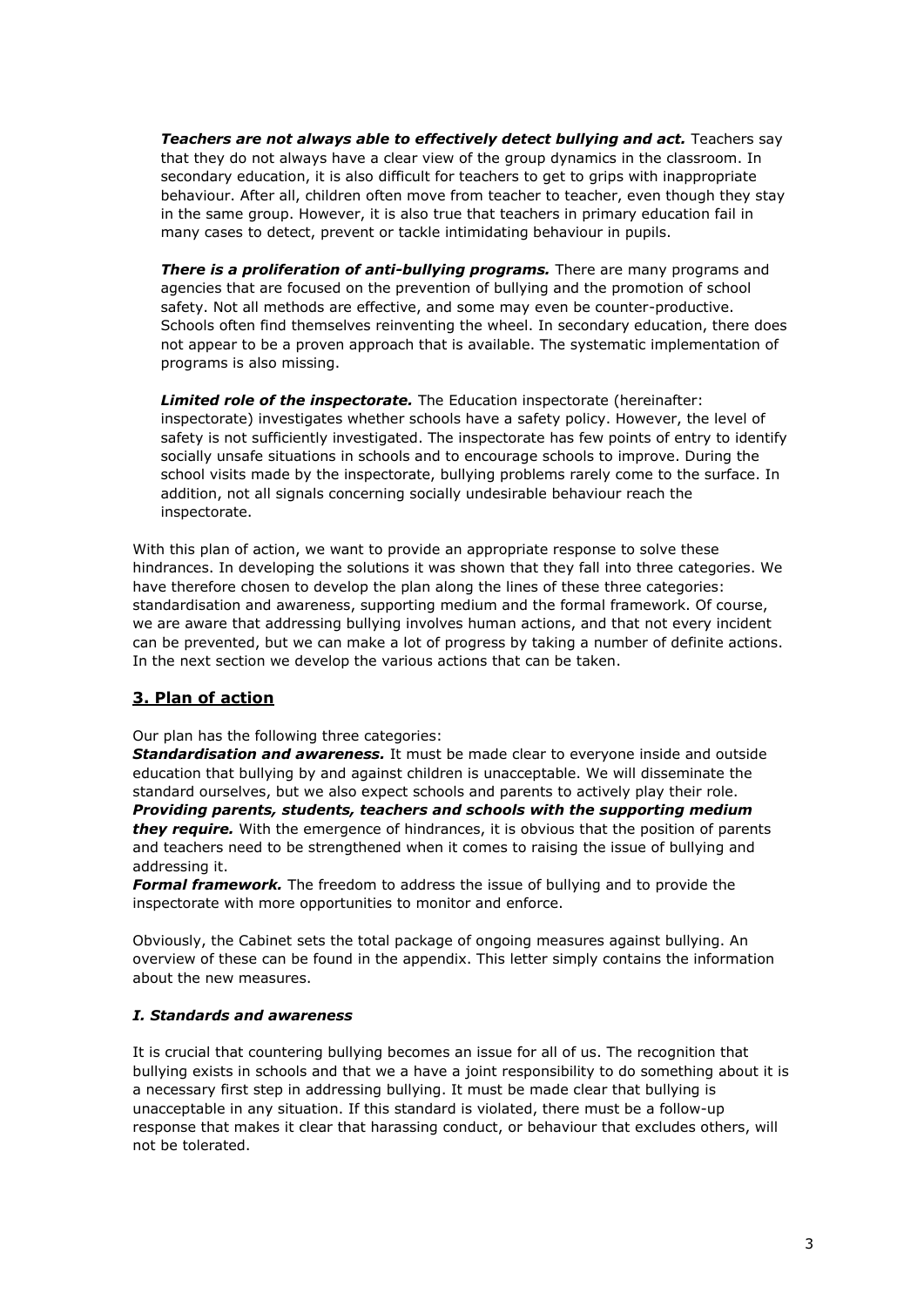It is not just the government's job to set standards. At home and at school, children learn how to deal with each other and how they will be dealt with. They also learn social skills that will be important for the rest of their lives.

A good school is able to fulfil its formative task with the help of parents or guardians. Therefore, we want to encourage schools and parents to pull together - along with students - and hold conversations about what one can expect from the other. By making agreements at the beginning of a child's school career a great deal of uncertainty will be removed, such as how the school deals with bullying. These are clear agreements that the school and parents can keep together.

The methodology of these agreements is of secondary importance. There are good examples of schools and parents signing a school-parent contract, but other effective methods can be just as effective. It also makes sense to come to an agreement with pupils about their manners, how conflicts will be resolved and when parents will be called in. The medezeggenschapsraad (representative advisory board) is a formal forum for discussing the school's anti-bullying policy.

The final piece of the jigsaw for setting the standard is criminal law. Bullying can manifest itself in many different ways and to many different degrees. Some manifestations are punishable; but abuse, threats and stalking are also examples of punishable offenses through which bullying can take shape. It is important that, in the event of a criminal offense, a report is made. The school can also take precautionary measures against bullies. A notorious bully may be suspended, removed or temporarily sent to a Reboundvoorziening (Rebound facility). In this plan, we explain bullying prevention and the promotion of a socially safe school environment. After all, prevention is better than cure and additionally, it is often difficult to apportion blame. Bullying often happens in groups and sometimes forms part of a complex group dynamic.

## **Schools and parents working together**

It is crucial that schools and parents work together. We are therefore sending a letter to all schools in primary and secondary education about the plan of action in order to bring the issue of bullying to their attention. In this letter we are calling on schools to regularly talk to parents and to work with them to combat bullying, including cyber-bullying.

## **Maintaining a focus on bullying**

The meetings that held in order to develop this plan of action were all in all useful and helpful for all parties involved. For the summer we are organising another four regional meetings with members of parliament, schools, parents and students. We want to talk about how each one can contribute to tackling bullying.

The meetings are just a start. We want to keep the focus on bullying, even after the publicity has died down. At a fixed time every year, probably at the beginning of the school year, we want to hold meetings with primary and secondary schools to reflect on bullying. Afterwards we will gather the students into groups, which will be a good time to draw attention to good manners at school. We will meet and discuss the interpretation and planning of this with schools, interest groups and the media. We are also looking at examples from the countries around us.

## *II. Supporting medium*

Supporting medium concerns sharing and developing knowledge about bullying. In the conversations we had with parents and students, it was often evident that they did not know who to turn to if they were not involved with the school. We want to improve this situation. The fact that teachers cannot always identify bullying in the classroom, and they do not know what to do if they do, also requires targeted action.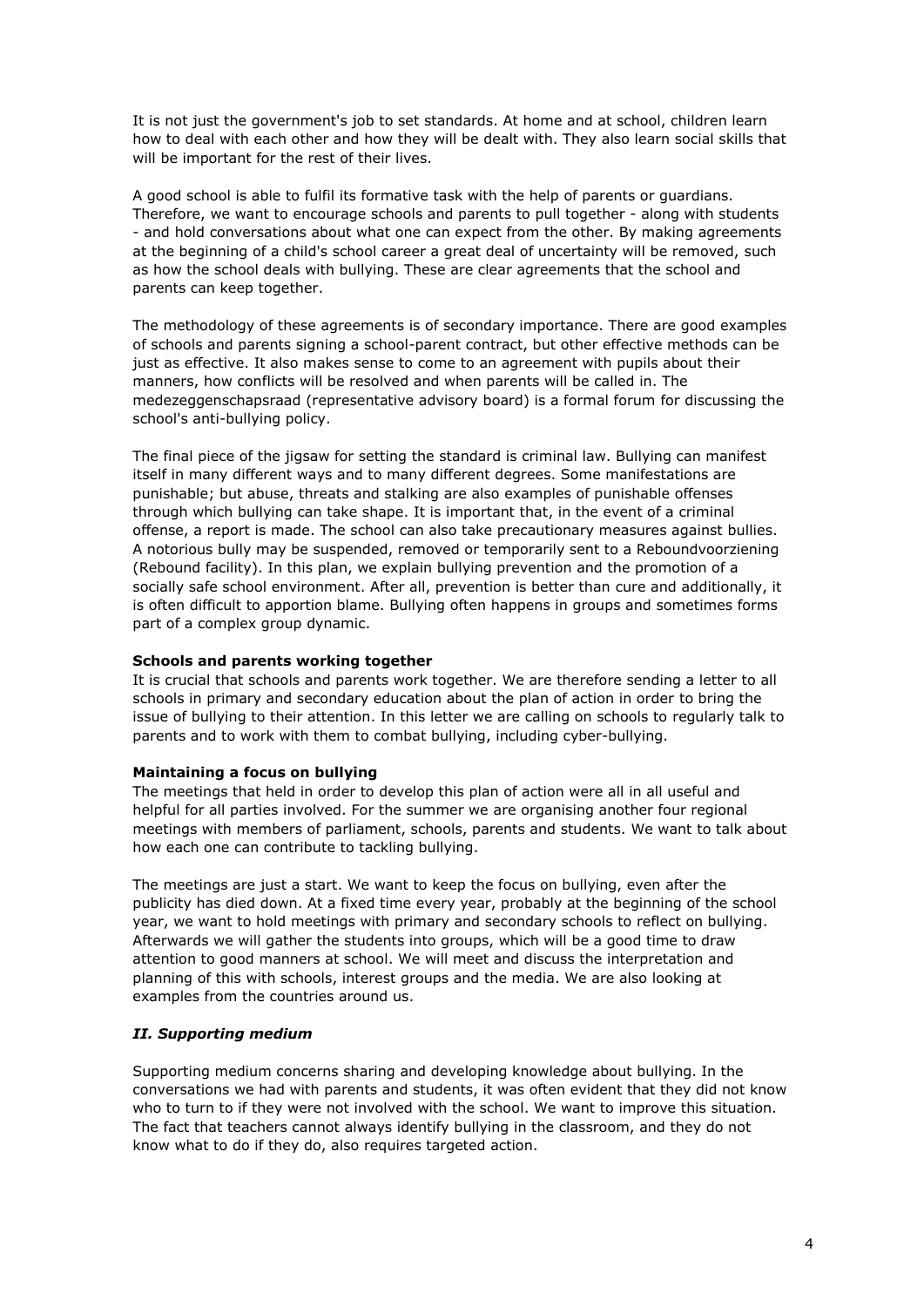### **Improvement of the complaints procedure**

Complaints about bullying should be treated with high priority. The effectiveness of the complaints procedure in primary and secondary education will be evaluated at this time. In the spring, the Secretary of State will inform the House about the results of the evaluation. The preliminary results of the evaluation indicate that in general, the complaints procedure functions reasonably. Most schools have a complaints procedure and a complaints commission. However, the main concern is how schools make use of these. Every complaint that is not handled properly is one too many.

## **Messages to the Ombudsman for Children**

Complaints about bullying at school should be solved at source in the school itself; students and parents can approach the teacher or a school leader to make a complaint or let the confidential complaints inspector<sup>5</sup> know. In such cases where the parents or students do not feel they are receiving the support they require after going through the existing complaints procedures, they can contact the Ombudsman for Children as a last resort. The Ombudsman for Children can then speak to those responsible. With the improvement of the complaints procedure and the Ombudsman for Children hotline, we have made the system more balanced so students and parents can be well supported.

#### **Provide teachers with better support medium, also for cyber-bullying**

Teachers play a crucial role in addressing bullying. To support teachers and enable them to better detect, prevent or tackle bullying, the Secretary of State will make additional administrative agreements<sup>6</sup> with the sector councils to provide further training to incumbent teachers in primary and secondary education. For prospective teachers, it is important that they learn how to detect, prevent or tackle bullying.

Teacher training courses and teacher training colleges pay attention to the creation of a safe learning environment in their curricula. They will be asked to pay particular extra attention to bullying behaviour. To support them in this, the Secretary of State will have a teaching module, "dealing with differences and bullying", developed for the teacher training colleges and teacher training courses. In addition, a similar module will be developed and presented to the profession in order to provide further training to current teachers. Teachers are better educated and trained to detect, prevent or tackle bullying.

The Secretary of State will start a project soon to help schools and teachers work together more effectively to provide better guidance to young teachers. This package is worth €20 million. The project is specifically focused on the dissemination of knowledge about how to tackle bullying.

Tackling cyber-bullying requires special attention from teachers. Not all schools feel responsible for this. Teachers are less aware of the ways in which children bully each other via *social media*. This is often because teachers are less familiar with the use of *social media* than their students; cyber-bullying is also not immediately visible and it takes place outside school. The Secretary of State will appeal to schools to take their responsibility in combating cyber-bullying. To support them, practical tools to help them combat cyber-bullying will be brought to the attention of schools.

### **Expanding pilot schemes with anti-bullying programs**

The action programme (Actieprogramma Onderwijs Bewijs) is a shared initiative of the Ministry of Education, Culture and Science and the Ministry of Economic Affairs and Finances, and includes three projects aimed at the prevention of bullying. There are

 5 Confidential complaints inspectors are special inspectors within the education inspectorate who act as point of contact, advisor and supervisor for following up on complaints and reports. They work on behalf of students who are the victims of, for example, sexual harassment, physical and psychological violence, as well as serious harassment.

 $^6$  Additionally, administrative agreements were made with the sector councils from late 2011/early 2012 about the professionalisation of teachers in dealing with differences between pupils.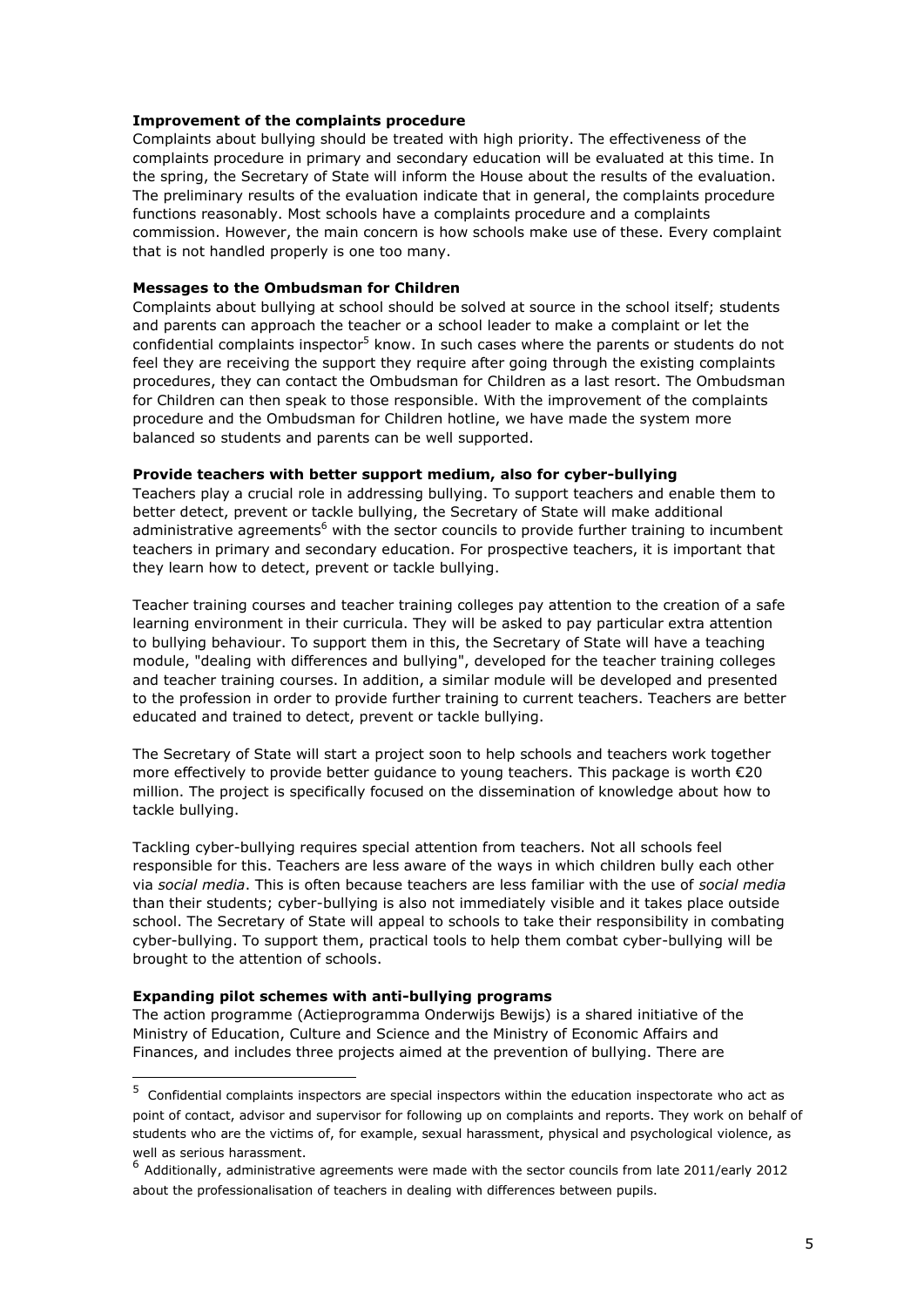programs for primary education and a program to support victims of cyber-bullying in secondary education. The first intermediate results of anti-bullying pilot programs in primary education are expected to be available in June of this year. Tested programs will then be made available in primary education, but for secondary education, such programs do not yet exist. Therefore, the pilots will be extended to secondary schools if the outcome of the pilots schemes are successful in primary education.

## **More attention will be paid to sporting behaviour and being respectful towards one another during PE lessons**

During PE lessons, children come into close contact with one another. Here, basic rules, such as treating each other with respect become very important, as well as regulations and authority. In May, the House will receive a proposal for the development of the ambition to realise more PE lessons. This will include the development of how sporting behaviour and treating each other with respect during PE lessons can be developed.

## **Better oversight on bullying**

We think it's important that schools track the status of social safety within the school, for example, through Vensters Voor Verantwoording (Windows for Accountability). To identify the nationwide extent of bullying as accurately as possible, the Secretary of State has now placed the subject of bullying into the safety check. A deep analysis about bullying will be carried out based on the data from the latest safety check. In the annual safety letter, which the Secretary of State sends to the House before the summer break, you will be able to see the results of the in-depth analysis.

## *III. Formal framework*

Considering the damage incurred by children as a result of bullying, we prefer there to be an emphasis on the prevention of bullying and the promotion of a socially safe school environment. A socially safe school environment cannot be dictated from The Hague, but at the same time, there must be some form of freedom to work on this. All schools must take their responsibility and approach bullying, including cyber-bullying, school-wide. The Secretary of State supports schools by providing a clear workable framework in the law. In consultation with experts in the field, the Secretary of State is working on the frameworks so that they fit the school practice. In this way, a school-wide and structural approach to bullying will be mandatory. The legal definition of the obligation offers the inspectorate the ability to monitor compliance. Therefore, the formal framework forms the final part of the plan of action.

## **A school-wide and structural approach to bullying is required**

It is a core task of schools to ensure they provide a safe school, with an emphasis on prevention. The Secretary of State for Education, Culture and Science intends to ensure that a bill will be filed in the short term to ensure that the responsibility of the school to prevent and address bullying is clearly embedded in law.

At the moment, we are seeing that different schools deal with bullying in very different ways; some schools pay more attention to manners and have an effective approach to bullying, but at some other schools, almost nothing is done about it. We do not wish children to be subjected to this arbitrariness. Whether you are teased should not depend on the school you attend. Furthermore, a proliferation of anti-bullying campaigns has clearly emerged. There are so many different programs that it is difficult for schools to see the wood for the trees. It is our desire to stop this proliferation. Finally, we would like to see all schools being committed to preventing all forms of bullying. The situation should be such that action is taken only when unpleasant events occur. In this way, a school-wide and structural approach to bullying will be mandatory.

*Contents of the draft bill and phasing it in*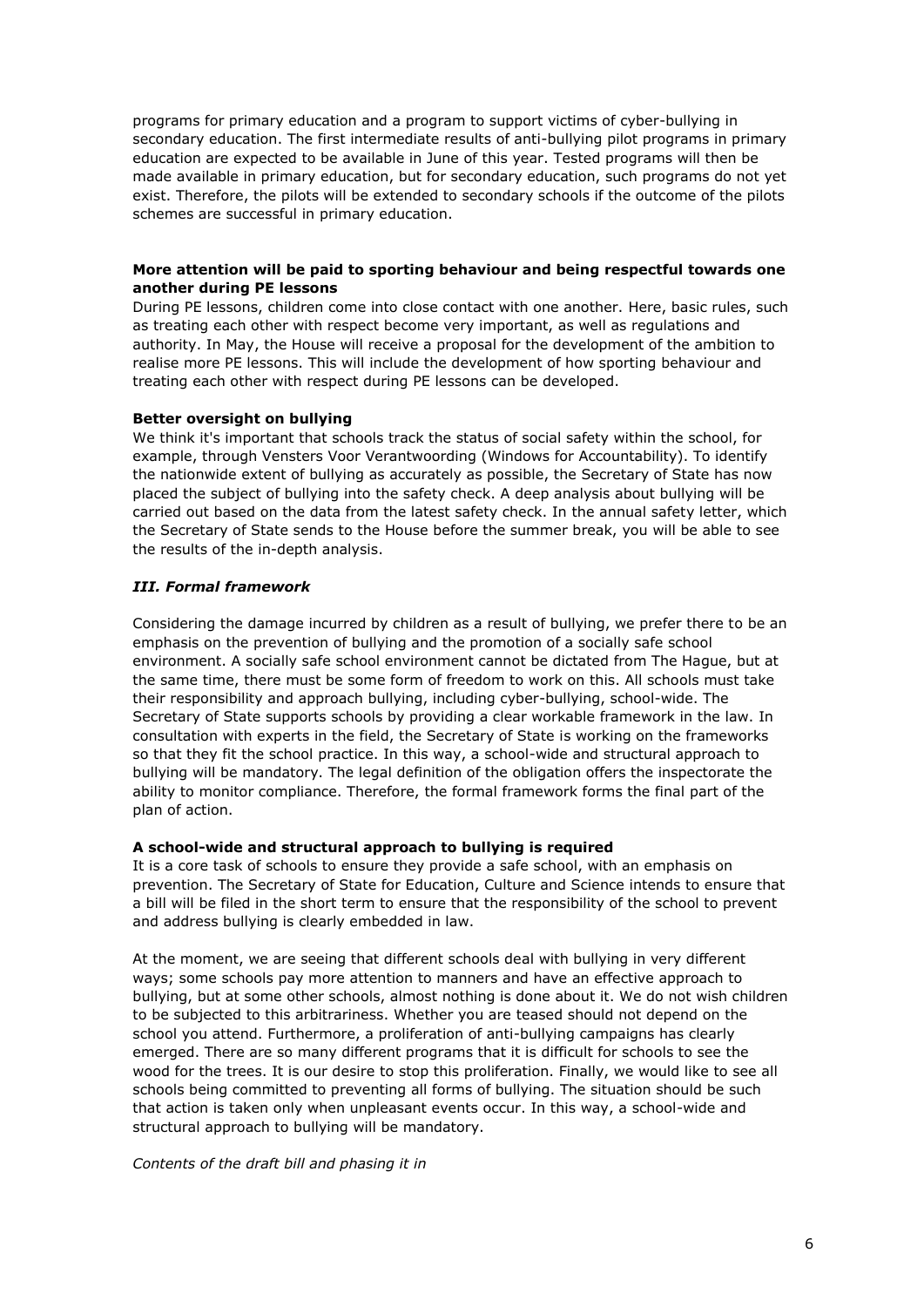The draft bill will be used to ensure primary and secondary education schools have (a) a proven effective anti-bullying program, (b) a social safety monitoring program at the school, (c) a confidential person who acts as a bullying coordinator, and (d) that the inspectorate monitors this.

Schools in primary and secondary education are required by law to have a structural approach to bullying. In addition, they must implement a scientifically and empirically proven method. At this time, these methods have not yet been identified. That's why we are doing it in phases. In the first phase we are asking experts (and industry representatives) to identify the characteristics of a theoretically sound and effective method. They test which programs are theoretically strong and use these characteristics. This will be stipulated in regulations, but schools can also - in anticipation of the bill coming into force - begin to implement them in the short term.

Meanwhile, research money will be released to begin the second phase of the anti-bullying program so that a list of programs can be put into practice and validated in order to scientifically and empirically prove them to be effective. At this point, the regulations will be tightened and it will no longer be sufficient for programs to be theoretically proven effective, they must also work in practice.

## *Intended result*

There will be no more choice or arbitrariness: each primary and secondary education school must do something to prevent and stop bullying. By making proven effective methods obligatory, we will be able to reduce the proliferation of anti-bullying programs and use a limited number of methods that really work, focusing on the prevention of all forms of bullying. The inspectorate will also get a bigger role to ensure schools are using methods that are effective.

## **Increased role for the education inspectorate**

The education inspectorate will take a more active role and monitor compliance with the new legal framework for schools. The starting point for this enhanced monitoring is the effectiveness of the approach adopted by the school alongside the safety policy. The inspectorate monitors whether schools have implemented a proven effective anti-bullying program. To this end, the inspectorate will gain an insight into the data collected by schools. This means the actual social safety in schools will be emphasised in the supervision of the inspectorate. The inspectorate is developing clear indicators to measure social safety.

## **Draft bill for the registration of incidents**

The former Minister of Education, Culture and Science presented the draft bill for the registration of incidents (Parliamentary documents II, 2010/11, 32 857, nr. 2) to the House in August 2011. This bill requires the competent authority of schools and institutions to record all incidents that occur within a school or establishment. This relates to incidents such as possession of weapons, sexual abuse, discrimination, intimidation and serious harassment.

It is useful and necessary for this bill to be passed so that an effective approach to bullying can be carefully examined. Hereby, previously critical questions are taken into consideration in the House. This leads to the following considerations:

- The draft bill for the registration of incidents requires serious incidents to be registered, because without that, the inspectorate will have no data. This will lead to a lot of extra bureaucracy without intervention possibilities.
- We want a sophisticated, and for bullying, a tailored approach to the monitoring of social safety at the school level whereby the inspectorate can obtain a good understanding on social safety in schools.
- Additionally, we expect offences to be reported. Registration is then unnecessary.